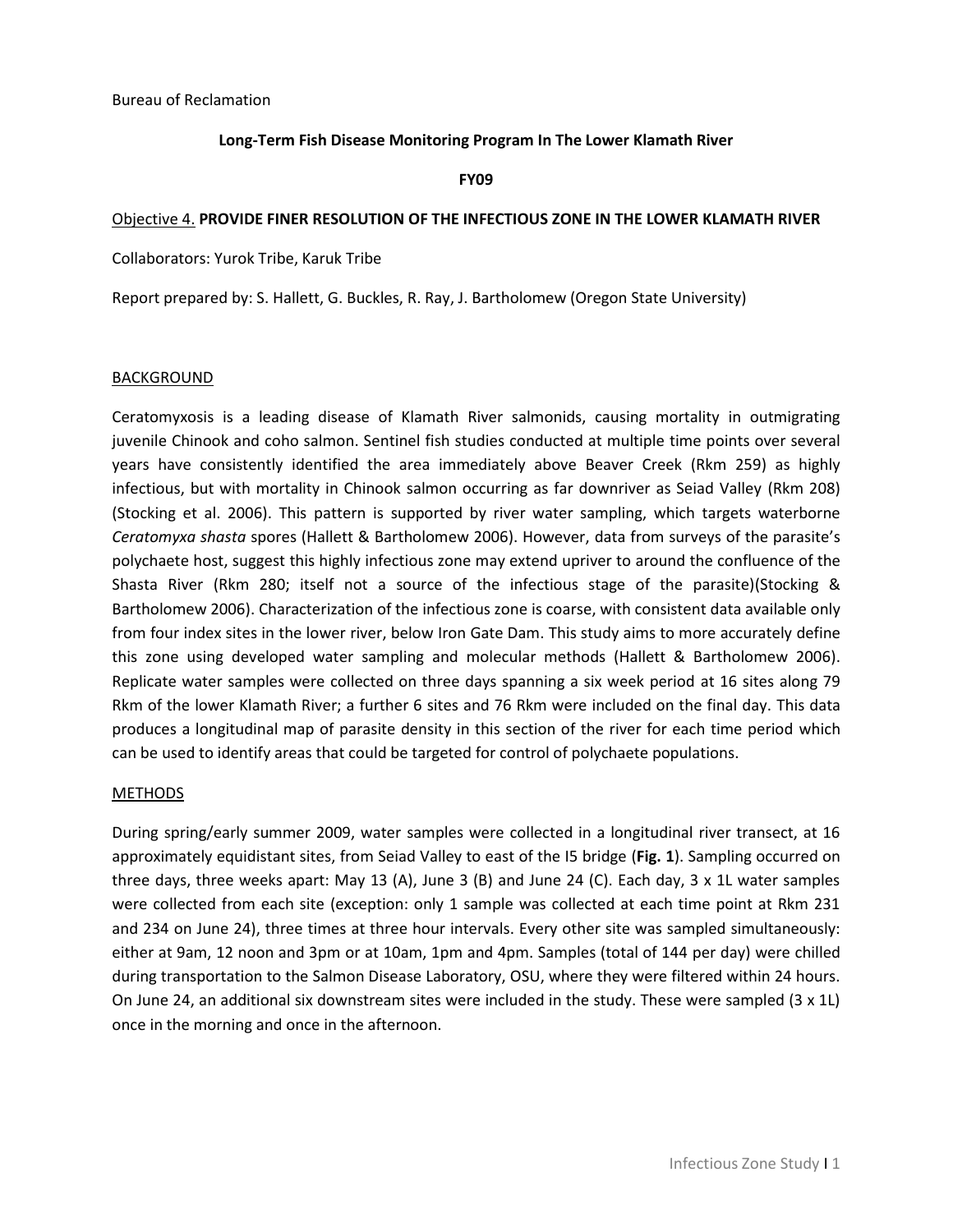

**Figure 1.** Overview of water sampling sites on the lower Klamath River. The 16 sites from Rkm 208-287 (yellow pins) were sampled on all three dates, May 13, June 3 and June 24, whereas the 6 from Rkm 132-195 (blue pins) were included only on the third sampling day. The Klamath River flows westward into the Pacific Ocean.

In the laboratory, each water sample was filtered through a nitrocellulose membrane using a vacuum pump, the filter paper folded into a microfuge tube and frozen. The filter paper was dissolved in a series of acetone/ethanol washes, removed, and the remaining DNA extracted using a kit (QIAGEN DNeasy Blood and Tissue). Any *Ceratomyxa shasta* DNA present was quantified by a TaqMan PCR assay on a 7300 platform (Applied Biosystems)(Hallett and Bartholomew 2006).

Reference samples with known numbers of *Ceratomyxa shasta* spores were processed in the same manner as the field samples. Positive (tissue) and negative (water) controls were included on each plate. All samples were run in duplicate (i.e. two wells each). Data generated by the SDS software (Applied Biosystems) was exported into Excel where averages and standard deviations were calculated. Any sample whose two wells differed by greater than 1 standard deviation was rerun.

## RESULTS and DISCUSSION

Parasite abundance on May 13, June 3 and June 24 is displayed in **Figs 2-4**. All water samples contained *Ceratomyxa shasta* DNA. Levels varied from >1 - >100 spores/L and overall site averages were all >10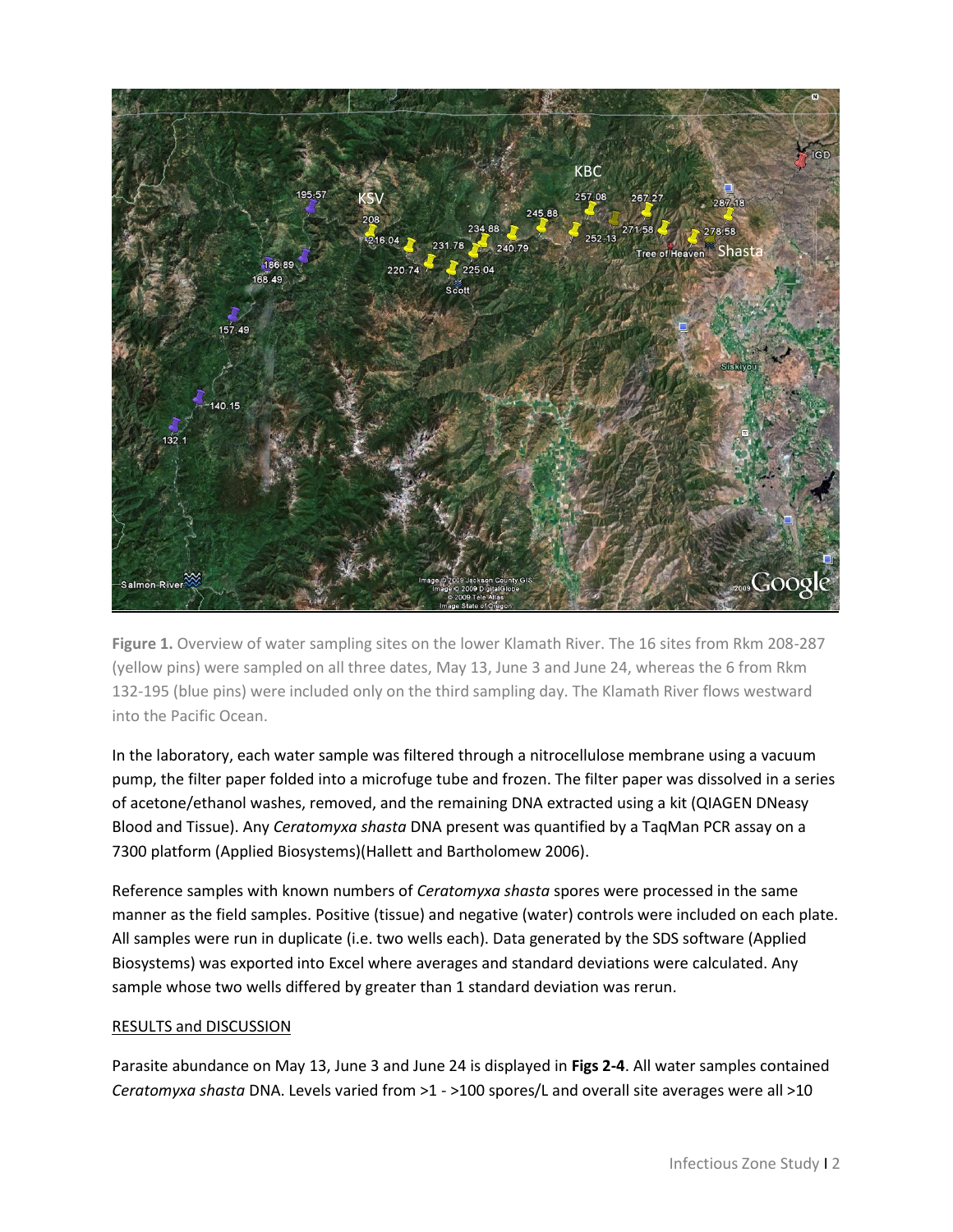spores/L (**Fig. 5, 6**). Daily abundance was consistent at some sites (<1Ct) whereas it fluctuated over 10 fold (>4Ct) at other sites.

Parasite abundance was unusually high in May and decreased at the beginning of June, notably at KBC. Discharge rates from hydrographs don't explain the data, but there was a 9C increase in temperature between sample days. At the end of June the overall pattern had changed and spore abundances were higher at some sites but lower at others.

There was no consistent pattern in abundance between days. Levels increase for about 20 Rkm downstream of the Shasta River confluence to peak east of KBC, thus providing some basis for defining an upstream limit of the infectious zone. On the first two collection days, levels were clearly lower downstream of the confluence of the Scott River, suggesting this as a downstream limit; however, on the third day levels increased markedly both above and below these locations. These levels are more variable between dates than expected, and likely reflect changes in water flow and temperature which affect the polychaete host, release of the parasite from the polycahaete and subsequent survival of the waterborne stage infective to fish. For example, flows from the Scott River (data from Seiad Valley gauge) decreased approximately 1000 cfs over the course of the study and thus contributed less to parasite dilution during the latter sample period.



**Figure 2.** Abundance of *Ceratomyxa shasta* in water samples collected from at 16 lower Klamath River sites. Each data point is the average of 3 x 1L water samples. Samples were taken at 3 time points at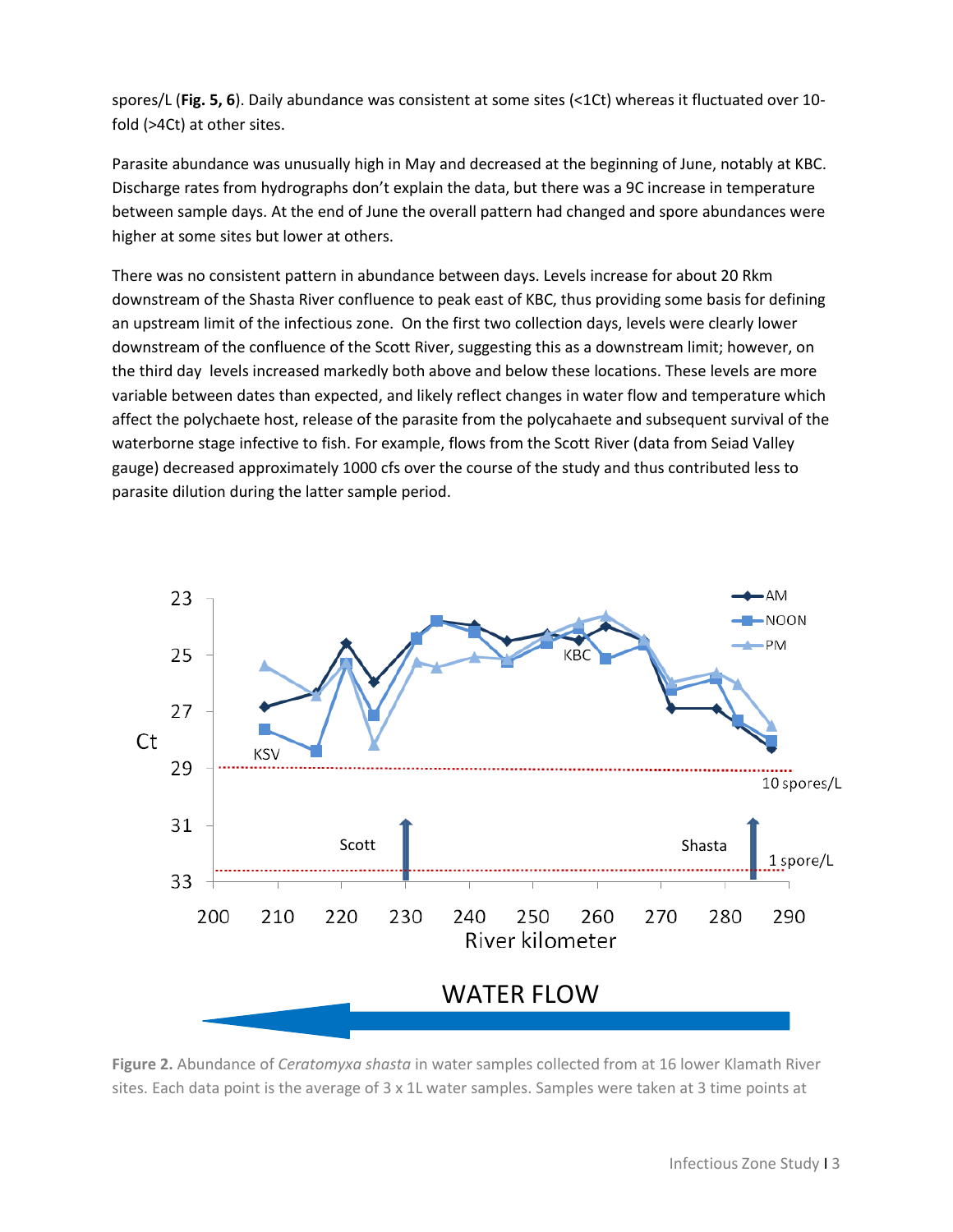each site, at 9 or 10 am, 12 or 1pm and 3 or 4pm on May 13, 2009 (IZA). The lower the Ct value the more parasite DNA is present. Approx. 3.3 Ct equates to a 10-fold difference in spore numbers.



**Figure 3.** Abundance of *Ceratomyxa shasta* in water samples collected from 16 lower Klamath River sites. Each data point is the average of 3 x 1L water samples. Samples were taken at 3 time points at each site, at 9 or 10 am, 12 or 1pm and 3 or 4pm on June 3, 2009 (IZB). The lower the Ct value the more parasite DNA is present. Approx. 3.3 Ct equates to a 10-fold difference in spore numbers.



**Figure 4.** Abundance of *Ceratomyxa shasta* in water samples collected from 16 lower Klamath River sites. Each data point is the average of 3 x 1L water samples. Samples were taken at 3 time points at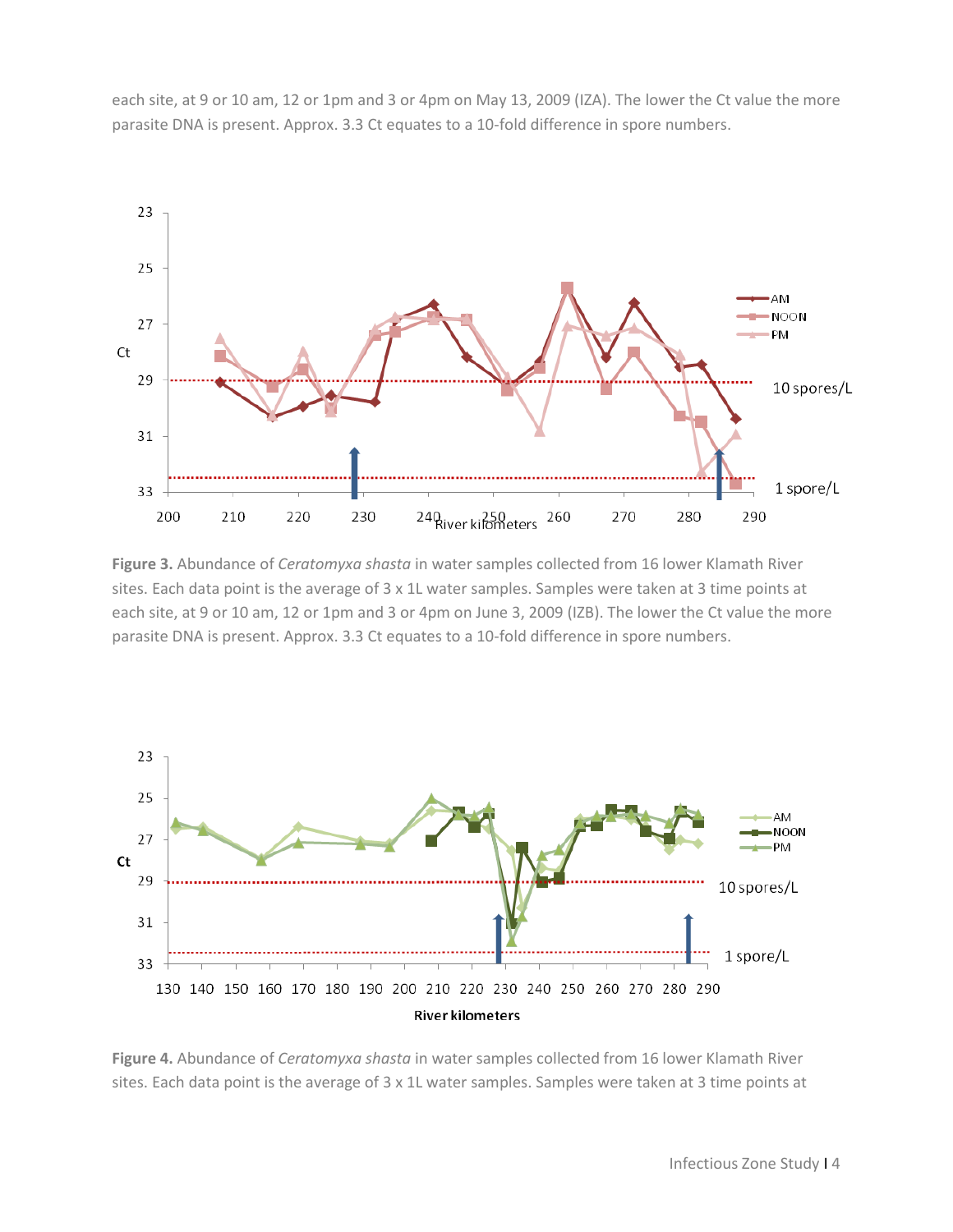each site, at 9 or 10 am, 12 or 1pm and 3 or 4pm on June 24, 2009 (IZC). The lower the Ct value the more parasite DNA is present. Approx. 3.3 Ct equates to a 10-fold difference in spore numbers.



**Figure 5.** Comparison of abundance of *Ceratomyxa shasta* in water samples collected from 22 lower Klamath River sites on three dates, three weeks apart: May 24 (IZA), June 3 (IZB) and June 24, 2009 (IZC). Each data point is the average of 6-9 x 1L water samples. Samples were taken at 2 time points at the lower 6 sites and at 3 time points at the upper 16 sites. The lower the Ct value the more parasite DNA is present. Approx. 3.3 Ct equates to a 10-fold difference in spore numbers.



**Figure 6.** Overall abundance of *Ceratomyxa shasta* in water samples collected from 22 lower Klamath River sites on three dates, three weeks apart: May 24 (IZA), June 3 (IZB) and June 24, 2009 (IZC). Each data point is the average of 6-27 x 1L water samples. The lower the Ct value the more parasite DNA is present. Approx. 3.3 Ct equates to a 10-fold difference in spore numbers. KSV=Seiad Valley index site, KBC = Beaver Creek index site.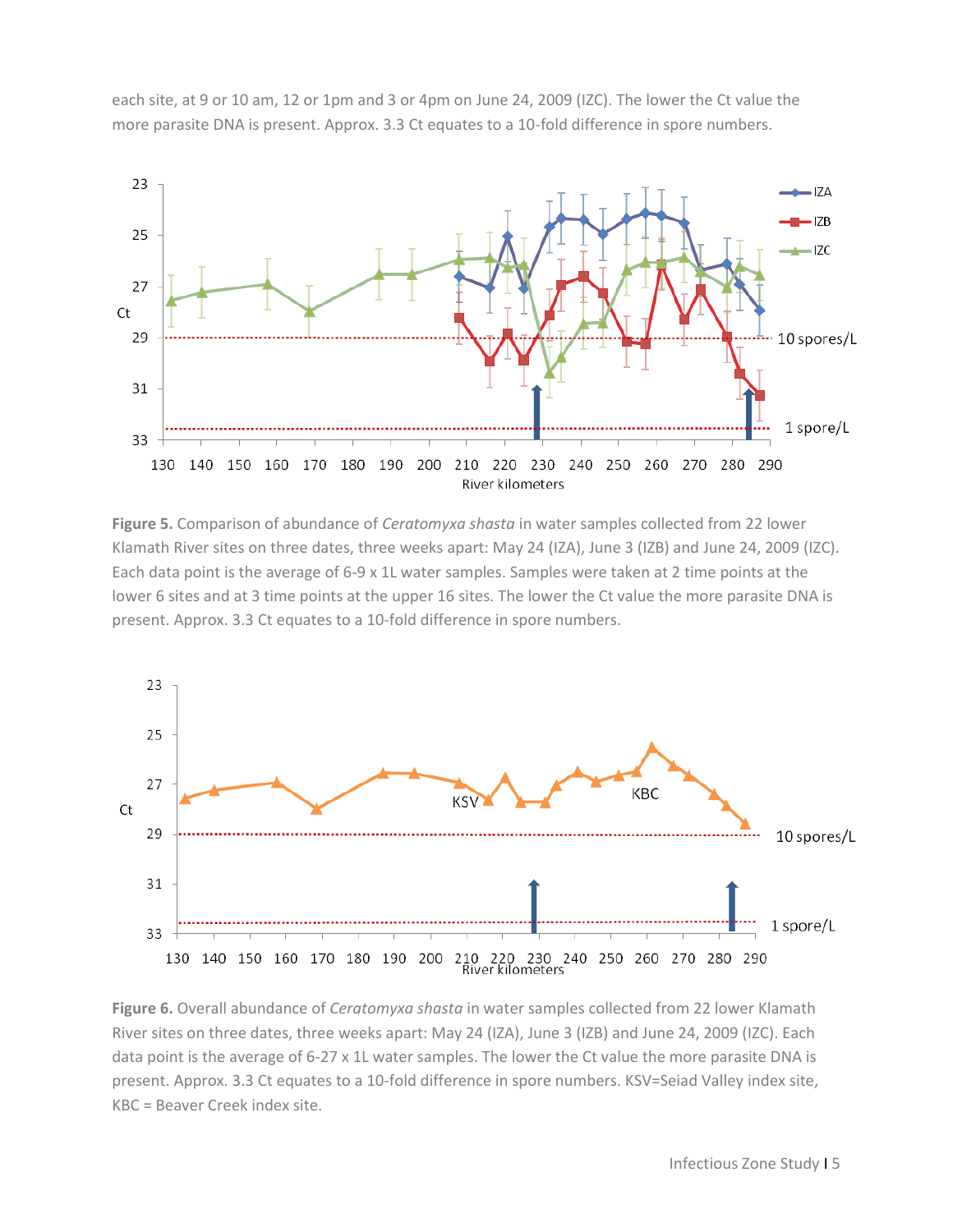



**Figure 7.** Hydrographs of daily mean discharges from Iron Gate Dam from 2005 – 2009 (upper), Iron Gate Dam May-June 2009 (lower left) and Seiad Valley May-June 2009 (lower right).

This study characterizes spore abundance in the water column, it does not identify the source of the spores ie where the infected polychaetes are located. Decreases in spore abundance e.g. as progress